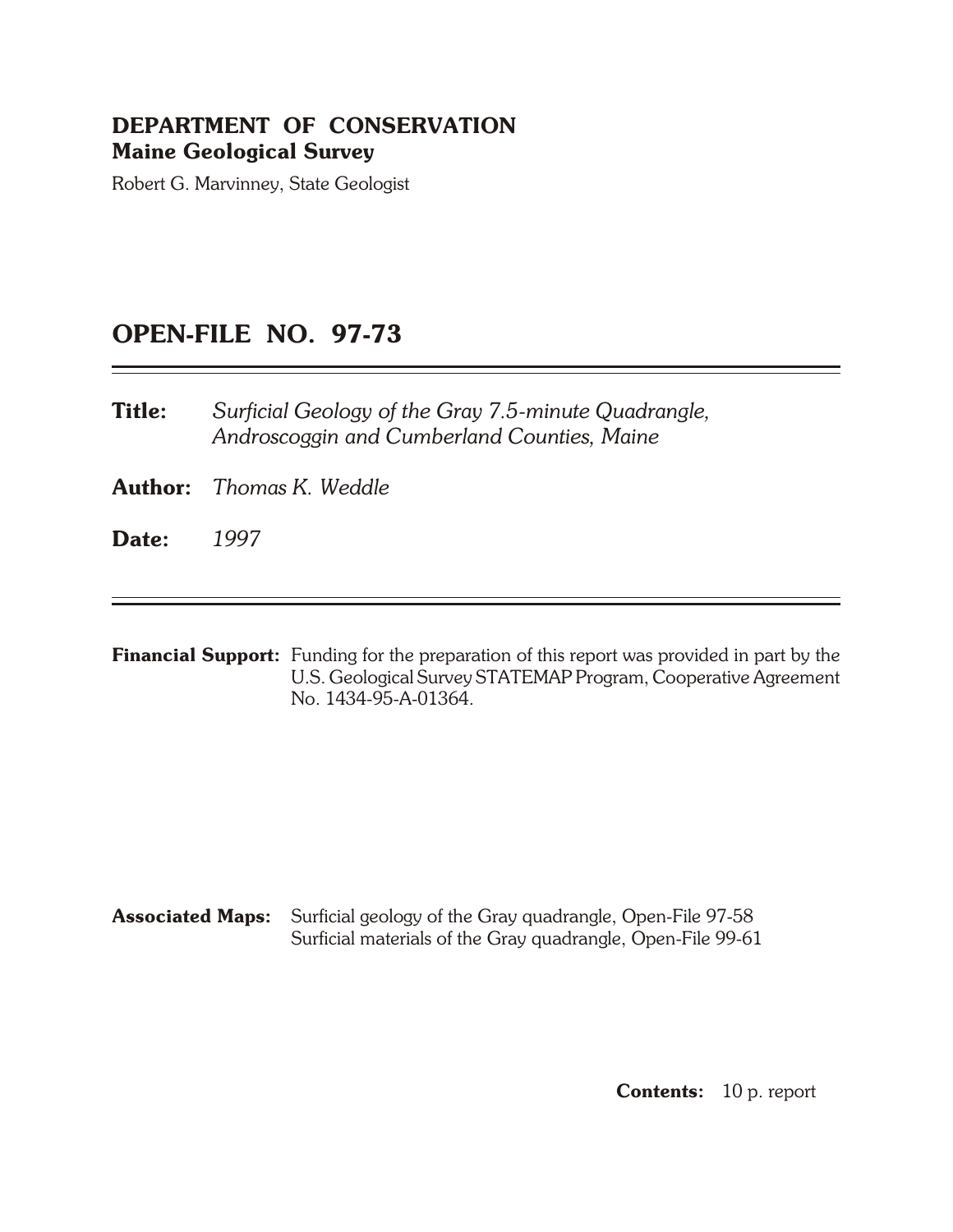# *Surficial Geology of the Gray 7.5-minute Quadrangle, An droscog gin and Cum ber land Coun ties, Maine*

**Thomas K. Weddle** 

*Maine Geo logi cal Sur vey 22 State House Sta tion Augusta, Maine 04333*

## **INTRODUCTION**

Surficial mapping in the Gray 7.5' quadrangle was conducted during 1994 and 1995 as part of the Maine Geological Survey's basic geologic mapping program, funded in part by the U.S. Geological Survey STATEMAP program. The purpose of this program is to provide detailed geologic information for use by the general public, municipal, state, and federal agencies, and fundamental background information for site-specific studies. A surficial geologic map (Weddle, 1997) and a surficial materials map (Weddle, 1999c), both at 1:24,000 scale, have been compiled. The materials map shows the thickness and composition of surface materials at points where surface and subsurface observations were made. The geologic map shows the distribution of geological units and features that record the geological history of the quadrangle. This report describes the surficial deposits mapped in the quadrangle and presents the glacial and postglacial history of the quadrangle.

# **PREVIOUS WORK AND ACKNOWLEDGMENTS**

Early descriptions of the surficial geology in the study area are found in Stone (1899) and Leavitt and Perkins (1935). A re gional overview of the glacial geology of south western Maine can be understood by reading Bloom (1960, 1963), Stuiver and Borns (1975), Smith (1982, 1985), Thompson (1982, 1987), Thompson and Borns (1985a), Thompson and others (1989), Smith and Hunter (1989), Retelle and Bither (1989), Kelley and others (1992), Weddle and others (1993), and Weddle and Retelle (1995). Soils in the quadrangle were mapped by McEwen (1970) and Hedstrom (1974).

The surficial geology of the Gray quadrangle was mapped previously at reconnaissance level by Bloom (1960) and Thompson (1976). Other modern work incorporating surficial geology in the study area includes Prescott (1979, 1980), and Tepper and others (1985). Wetlands mapping of the quadrangle is published in draft form by the U.S. Department of the Interior National Wetlands Inventory.

Sources of materials information in the quadrangle include boring logs along the Maine Turnpike and Interstate-95, other road and bridge borings courtesy of the Maine Turnpike Authority and the Maine Department of Transportation (MDOT), and MDOT unpublished materials inventory maps which describe many abandoned gravel pits that provided construction material for Interstate 95. Subsurface data from water supply studies for the Gray Water District was provided by John Sevee of Sevee and Maher, Inc., and from studies for Portland Sand and Gravel, Inc., East Gray gravel pit, by Kathy Bither of the Jacques Whitford Company. Other subsurface data was provided by Rebecca Hewett of the Maine Department of Environmental Protection for data from the McKin Superfund site. The Maine Geological Survey's (MGS) bedrock well database inventory also provided depth to bedrock information. (Note: the location of wells in the MGS well inventory is based on tax map lot locations and not necessarily on field observations.) Numerous gravel pit operators and private landowners gave permission to access their property.

## **LOCATION, TOPOGRAPHY, AND DRAINAGE**

The Gray 7.5' quadrangle is located just inland from the Maine coast between 43°52'30" and 44°00'00" N latitude, and 70°15' and 70°22'30" W longitude (Figure 1). It comprises parts of Androscoggin and Cumberland Counties, and parts of the communities of Auburn, Gray, New Gloucester, North Yarmouth, and Poland. Elevations within the quadrangle range from about 100 feet above sea level (asl) in the Royal River val ley to over 550 feet asl in the northwestern corner of the quadrangle. The quadrangle has moderate relief, with maximum relief of 477 feet between the Royal River in the south east and the high-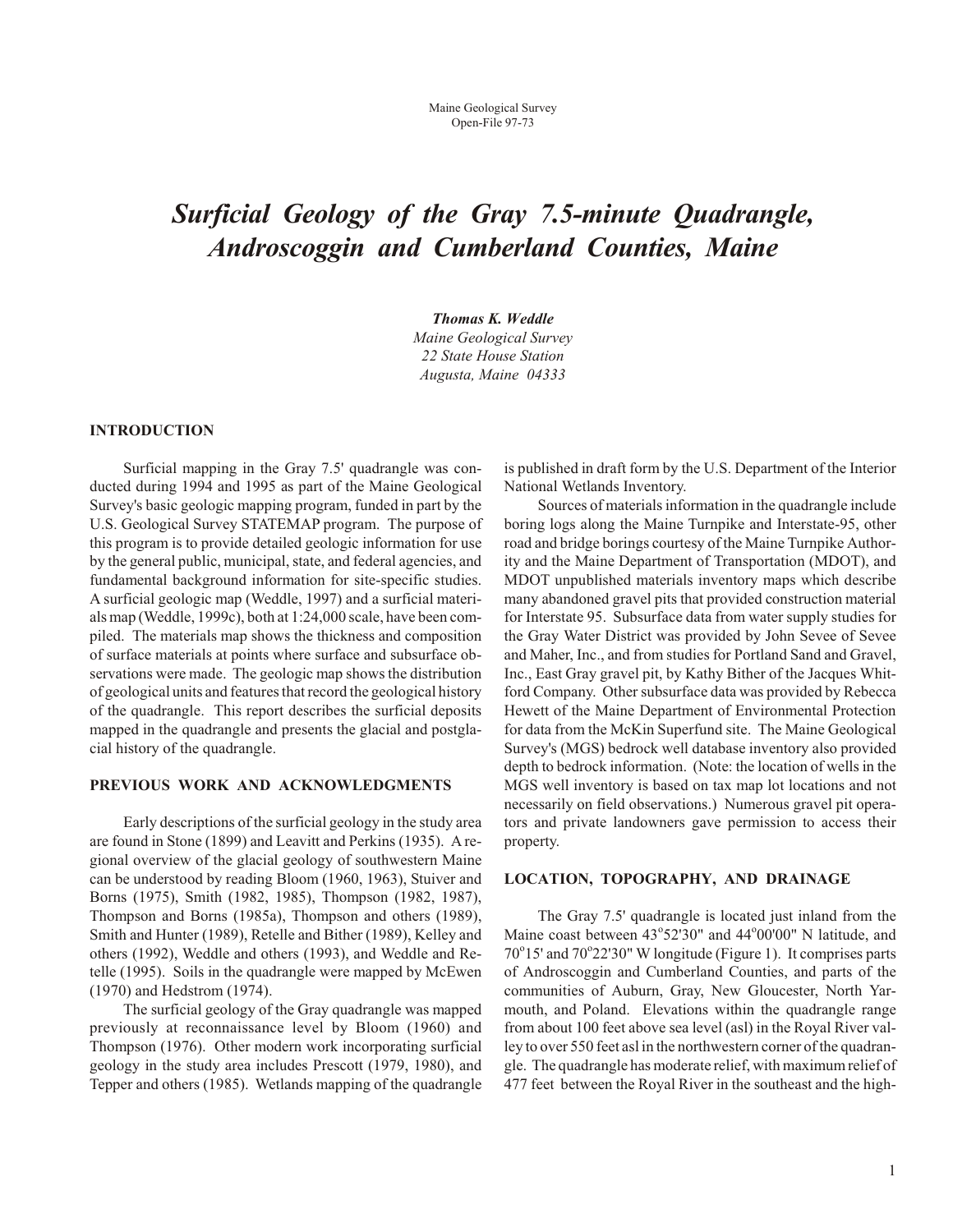

land west of the Shaker Village at Sabbathday Pond in the northwest.

The major drainage in the quadrangle is the Royal River and its tributaries. The river flows from the northwest corner and out of the quadrangle but re-enters it in the northeast, flowing due south in the eastern half of the quadrangle. Drainage in the center of the quadrangle is by tributaries to Collyer Brook, which joins the Royal River at Gray Station. Drainage in the southwest corner of the quadrangle is by headwaters of the Pleasant River, a tributary to the Presumpscot River, which is the next major drainage system southwest of the Royal River.

# **BEDROCK GEOLOGY**

Creasy and Robinson (1997) mapped the bedrock geology of the Gray quadrangle. Bedrock in the quadrangle is chiefly comprised of granitoids of the Carboniferous to Permian age Sebago pluton. Three varieties of granite are recognized, with medium- to coarse-grained textures dominant, although pegmatite is abundant. Metamorphic rocks of probable Silurian or Ordovician age are present in the south eastern and north eastern parts of the quadrangle. However, all are intruded by granite or occur as inclusions in granite and as a component of migmatites. Northeast-southwest trending Mesozoic age mafic dikes are uncommon, but in places cut the older rocks in the quadrangle. Dominant structural features in the quadrangle include northeast-southwest trending joints, and foliation that may represent a northeast-trending, broad antiformal fold in the older rocks. More information on the bedrock geology of the region can be found in Hussey (1988, 1989).

# **SURFICIAL GEOLOGY**

#### **Bedrock and Thin-Drift Areas**

Gray dots on the map represent bedrock where it crops out. Much of the area is mapped as thin drift (Ptd) where surficial material over bedrock is less than 10 feet thick. Individual outcrops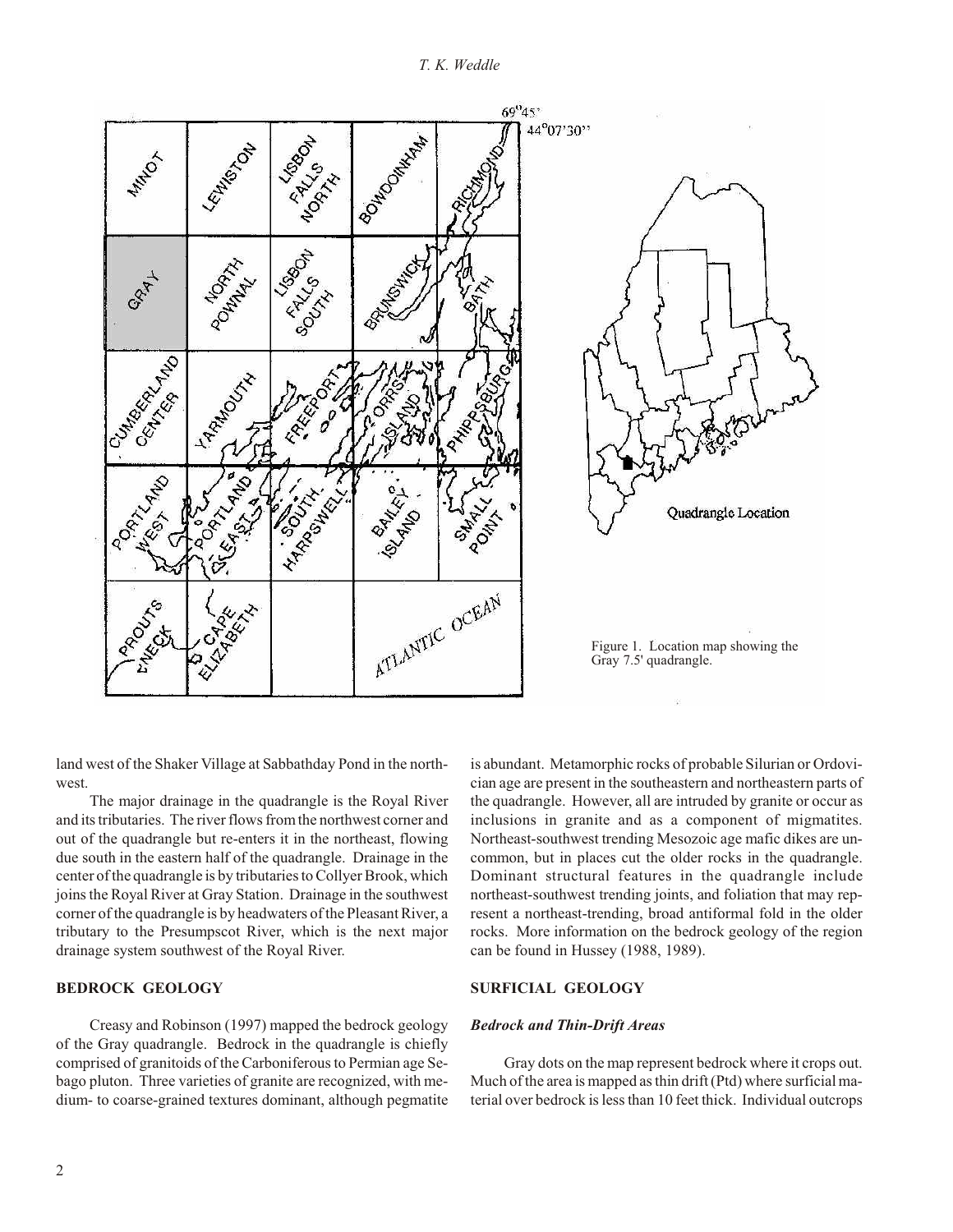in these areas are not always indicated on the map. The lithologies of the surficial deposits most often found in thin-drift areas may be till, marine deposits, glaciomarine deposits, or nearshore deposits.

# *Till*

Till (Pt) is found at some surface localities and reported in subsurface test borings. It is commonly a loose to compact, gray to olive gray, pebbly, silty, sandy, poorly sorted deposit (diamicton) often found overlying bedrock. Exposures of sandy diamicton are present in an excavation on a streamlined hill along Woodman Road and a gravel pit along Meadow Lane in the northeast part of the quadrangle, and are often found in temporary roadway excavations in upland areas.

#### **Stratified-Drift Ice-Marginal Deposits**

Certain ice-marginal deposits below the marine limit in Maine have been termed stratified end moraines because of their geomorphologic and sedimentologic character (Ashley and others, 1991). They are linear lobate ridges comprised of ice-tunnel deposits (eskers), submarine fans, deltas, and associated iceproximal diamicton deposits, and may contain deformation structures due to ice-marginal push or overriding. The location of these deposits is controlled by glaciology and glacial hydrology as well as topography (Gustavson and Boothroyd, 1987; Ashley and others, 1991; Crossen, 1991; Warren and Ashley, 1994). Subglacial or englacial drainage followed the presentday valleys and where the ice margin was slowed in its retreat, there was time to build relatively large deposits. The internal structure and composition of similar features elsewhere in Maine has been described in detail by Smith and Hunter (1989), Retelle and Bither (1989), and Ashley and others (1991). The end moraines are most likely complexes of submarine fans comprised of subaqueous outwash, or they may be "washboard" or DeGeer moraines (Sugden and John, 1988; Lundqvist, 1981), but because of lack of exposure are here only termed end moraines. These ice-front deposits are generally parallel to the former margin of the retreating ice sheet (Ashley and others, 1991), and therefore can be used to trace ice-marginal positions during deglaciation.

*Ice-contact straified drift deposts (Pgi)*. Sand and gravel deposited against remnant masses of glacial ice are common in the western part of the quadrangle, especially near Sabbathday Pond and Crystal Lake. This material is recognized by the coarse-grained texture of its deposits, and the irregular, hummocky to pography usually associated with melting ice masses. In the Gray quadrangle, it is found near the ice-proximal zone of glaciomarine deltas, described later in this report. Exposures in the ice-contact sediments found in gravel pits at the northeast end of Sabbathday Pond and in the esker ridge just south of Crystal Lake indicate fluvial deposition in tunnels in the ice, as well as deposition adjacent to ice in local ponds into which coarse sediment was deposited subaqueously.

*End Moraines (Pem)*. End moraines are common in the quadrangle. More moraines than shown on the map are probably present in the area, but are buried under glaciomarine deposits. In general, the moraines have an east-northeast - west-southwest trend (azimuth range  $60^{\circ}$  -  $90^{\circ}$ ) in the Royal River valley, although west of Colley Hill in the Libby Brook valley moraines have a northwest-southeast trend. The moraines are commonly associated with submarine fan deposits. These moraines are small to moderately large, usually occur in clusters, and are not more than 10-30 feet high, 100-200 feet wide, and 1000-3000 feet in length. The curvilinear orientations of the moraines to the east and west of Colley Hill reflect the importance of the hill as a pinning position of the ice margin. During its retreat, the glacier margin was retarded by the upland, whereas in adjacent lowlands of Libby Brook, Collyer Brook, and the Royal River, the ice front retreated somewhat more rapidly.

**Submarine Outwash Fans (Pmf)**. Submarine outwashfan deposits are present in several areas in the quadrangle, especially in the Royal River valley and in the Libby Brook lowland between Colley Hill and Crystal Lake. The series of fans in the Royal River valley reflect the trend of a meltwater drainage system in the glacier, as do the fans in Libby Brook valley. In both cases, the fans identify positions where the ice margin remained long enough for the fans to form. Later, as the ice margin retreated to a new position to the north, distal glacial deposits from the more northerly position partially buried the ice-marginal deposits to the south. The Libby Brook valley fans are traceable along trend to other stratified drift deposits north of Sabbathday Pond and on into the adjacent Minot and Mechanic Falls quadrangles as part of an extensive esker system in western Maine (Thompson and Borns, 1985b). The Royal River valley fans are not traceable beyond the north end of the Gray quadrangle, but may be present at depth beneath glaciomarine deposits in the Danville area in the adjacent Minot quadrangle, as shown by test-boring records in Prescott (1979, 1980).

A gravel pit in the Morse Road fan (Pmfm) in the southeast corner of the quadrangle exposed ice-push deformation features in the fan deposits. Northward-dipping low-angle thrust faults offset the deposits of the fan, indicating ice-push from the north. Striations trend 175° on bedrock in the base of another pit in the fan, just south of the thrust-fault exposure. These striations may be older and unrelated to ice-push deformation because the fan ridge trends 60°, not perpendicular to the striation trend. However, the fan ridge is subparallel to the trend of many moraines in the region, and is supportive of an ice-push origin for these moraines.

*Glaciomarine Deltas and Alluvial Fans (Pmd; Pgf). Gla*ciomarine deltas occupy a large area of the Gray quadrangle, most notably the Crystal Lake-Sabbathday Pond-New Gloucester delta complex in the northwest, described by Bloom (1960) as the Gray delta. The deltas in the southern part of the quadran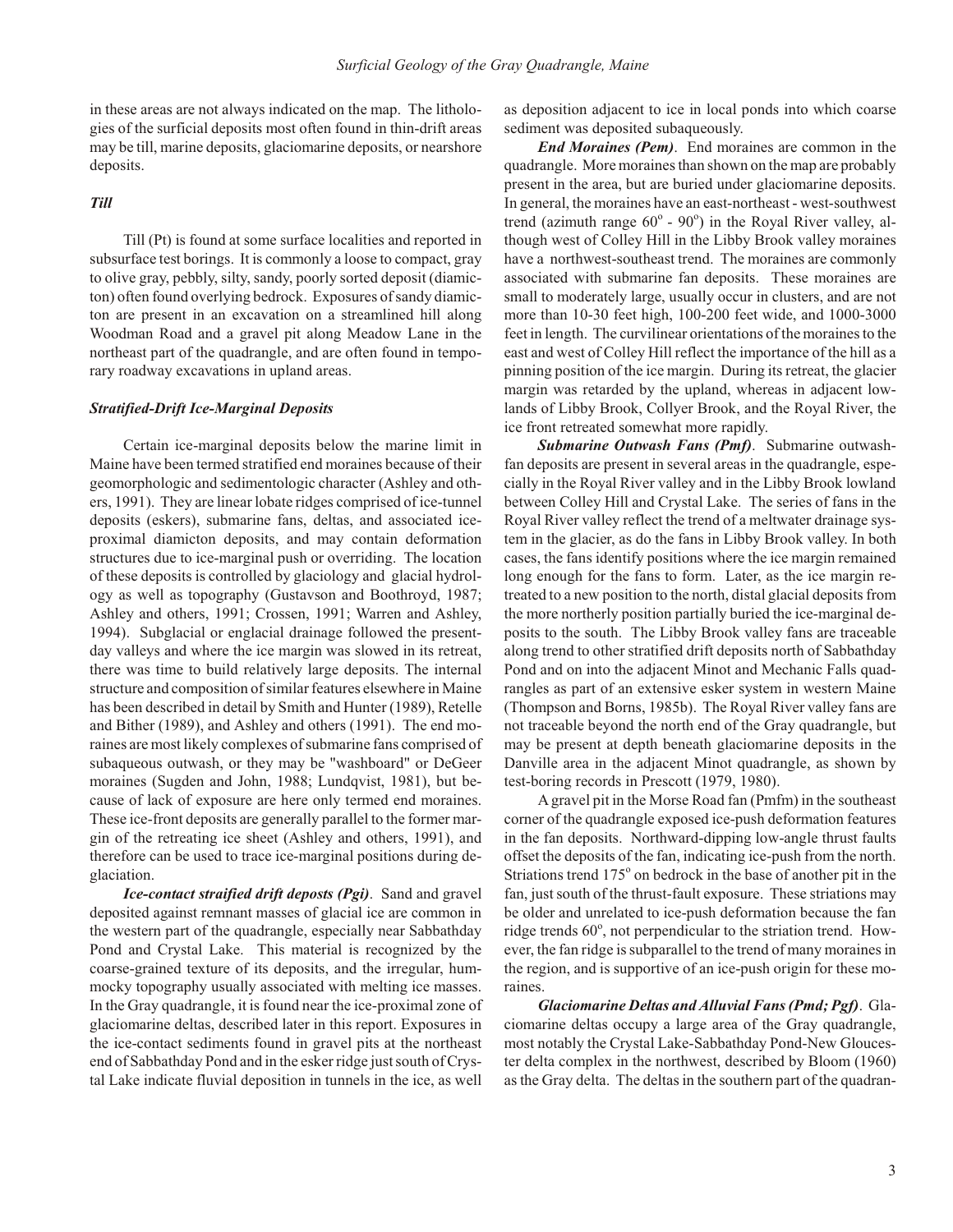gle include the Gray Meadow (Pmdgm), East Gray (Pmdeg), Gray village (Pmdg), and Libby Hill (Pmdlh) deltas.

The southern deltas are ice-contact deltas built to synglacial sea level in the low lands along a retreating ice margin pinned by Colley Hill and by uplands to the east and west in the southcentral part of the quadrangle. The East Gray delta is the site of a large active gravel operation and one can safely view the internal composition of the delta from an overview on Mayall Road, which runs along the crest of the gravel pit. The northern portion of the pit is comprised of ex tremely coarse boulder- cobble gravel, which comprises the alluvial fan mapped as Pgf on the surficial map. This fan is in part a source for the delta and the coarse deposits can be traced southward at the surface of the pit to less coarse fluvial topset beds underlain by east-dipping and south-dipping foreset beds.

Crossen (1984) studied several of the deltas in the Gray quadrangle, measuring topset/foreset elevation contacts and foreset bedding in the East Gray (289 ft asl) and Libby Hill (302 ft asl) deltas. The East Gray delta topset/foreset contact is lower than the Libby Hill contact and may be due to ice-contact collapse resulting in a lower contact elevation in the portion of the East Gray delta where the measurement was made. Precise surface elevations near the outer edge of the East Gray delta at the McKin Superfund site and estimation of topset-bed thickness from photos of the site excavation enable a topset/foreset contact to be interpreted at 295 ft asl. However, this elevation, too, is at a lower elevation than the Libby Hill delta, and hence must be considered a minimum value for relative sea level when the East Gray delta formed.

Crossen (1984) interpreted the East Gray delta to have formed when a large ice block became detached from the icemargin in the lee of a bedrock ridge. The ridge subsequently pinned the ice margin on its stoss side and meltwater streams passed through low areas in the ridge and deposited the delta on the lee side (Crossen, 1984; Thompson and others, 1989). This interpretation is modified here to include a delta complex formed by a northward-retreating ice-margin, with sequential positions through time. The positions are based on topographic expression including ice-contact slopes, collapsed and kettled topography, grain-size charateristics of the deltaic deposits, as well as meltwater channels on the hillsides and on the surface of the deltas. The sources of the delta complex include the meltwater system represented by the fans in the Royal River valley and the Libby Brook fans. An excellent example of an ice-contact slope representing an ice-marginal position is the East Gray delta slope north of Mayall Road.

The East Gray delta is the site of one of the largest and deepest kettle holes in Maine (Leavitt and Perkins, 1935; photograph on page 98 of that report). Much of the kettle has been mined away by the gravel operation, but it still can be seen on the Gray topographic map. Also, the delta is the site of the McKin Superfund site, one of the earliest identified locations of this designation (Tolman and others, 1995). Other activities impacting land use on the deltas in the southern part of the quadrangle include a municipal land fill, municipal water supply, and gravel extraction operations.

The extensive delta complex comprised of the Crystal Lake-Sabbathday Pond-New Gloucester deltas is described by Crossen (1984) as a compound delta formed at the marine limit by a coalescing of the three deltas as they prograded seaward. The marine limit is the inland extent and highest elevation that marine waters covered the region during the time of deglaciation. This delta complex continued to accumulate sediment from glacial meltwater streams, in particular from ice in the Sabbathday Pond drainage basin in the Gray and adjacent Minot quadrangles, as evidenced by incised channels on the surface of the New Gloucester delta (Pmdng) and associated ice-contact deposits (Pgi). Also, meltwater channels incise the surface of the Sabbathday Pond delta (Pmdsp), and an apparent topset/foreset contact at 283 ft asl at the southern end of the delta on the site of the Dry Mills Fish Hatchery and Game Preserve (now Maine Wildlife Park, Gray), well below topset/foreset contacts and the surface elevations of deltas to the south, infers delta progradation to a regressive sea level.

#### *Pre sump scot For ma tion*

Glaciomarine mud (Pp) in southern Maine has been named the Presumpscot Formation by Bloom (1960). The silt and clay of this unit occupies most of the valleys in the study area. Subsurface data and surface exposures show that the unit directly overlies bedrock, till, fans, or end moraines, and can be interbedded with subaque ous outwash. It can be massive or layered, containing outsized clasts, and in places is fossiliferous. It has a blue-gray color unweathered, and an olive-gray color when weathered. Fracture surfaces in the weathered Presumpscot Formation commonly are stained by iron-manganese oxides. The Presumpscot Formation was deposited by glaciofluvial activity discharging sediment into the glacial sea. Based on associated fossil assemblages, it is considered a late Pleistocene cold-water marine unit (Bloom, 1960). It can be stratigraphically related to ice-marginal deposits, hence in its oldest stratigraphic position it is also glaciomarine in origin. However, upsection at some point it becomes exclusively marine when it is no longer directly linked with glacial ice in contact with the ocean. A good exposure representing both the ice-proximal and ice-distal/basinal nature of the Presumpscot Formation is found at the Penny Road fan (Pmfp) near the east-central border of the quadrangle. Fossil shells of *Portlandia arctica* have been found in this exposure, and were analysed for a radiocarbon age. The analysis provided an estimate of  $10,060 \pm 90$  yr B.P. (AA-10163), but the ratio of the <sup>13</sup>C/<sup>12</sup>C value of the shell (-18.8  $\degree$ /<sub>00</sub>) is well outside the normal range of characteristic values of  ${}^{13}C/{}^{12}C$  in marine shells (range +3 to -2 $\degree$ /<sub>00</sub>), hence the age is not valid, possibly due to reprecipitated carbonate on the shell. At other locations in the region, similar shells found at similar elevation have provided reliable age estimates ranging between approximately 14,000 and 12,500 radiocarbon yr B.P. However, note that all radiocarbon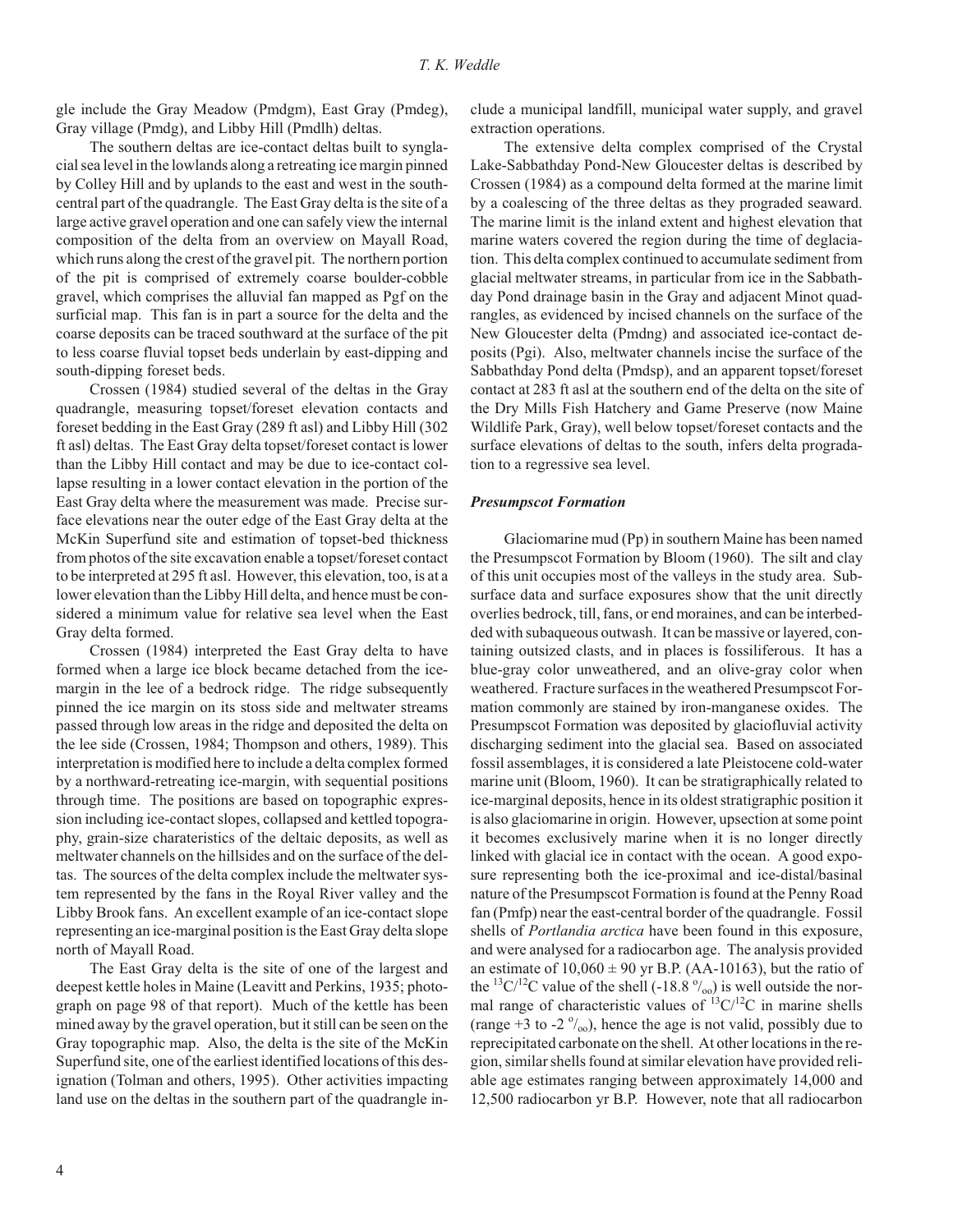ages reported in this text are uncorrected for the  $\rm ^{14}C$  marine "reservoir" effect (Mangerud and Gullicksen, 1975; Arnold, 1995).

A sandy facies of the Presumpscot Formation overlying the fine-grained facies has been described for southwestern Maine (Smith, 1982, 1985; Thompson, 1982, 1987). The contact between the facies is reported to be sharp or gradational, and the origin of the sandy facies appears to be associated with shoaling during the regression of the sea. It also has been described as a gradational facies between the clay and the deltaic/fan facies  $(Koteff, 1991)$ , although this interpretation places it stratigraphically below the regressive deposits.

Interbedded sand and clayey silt overlying massive Presumpscot Formation mud is present in the Gray quadrangle, as well as at locations in adjacent quadrangles and in test-boring reports in the area. However, the informal term "sandy Presumpscot Formation" used by others as a mappable unit (e.g., Weddle, 1987; Smith, 1999a,b; Hildreth, 1999a,b; Hunter, 1999a,b) is not used in the Gray quadrangle. This unit has been associated by these workers with marine regressive deposits, stratigraphically above the massive mud of the Presumpscot Formation (sensu stricto).

In the Gray quadrangle, the term nearshore deposit (Pmn) is used for shallow water or wave-reworked deposits associated with marine transgression and regression (see below). Distal sand related to subaqueous glaciomarine fan or delta deposition and which is interbedded with the Presumpscot Formation is considered part of the Presumpscot Formation and is mapped as such (Pp).

#### *Near shore and Shore line De pos its and Pleis to cene Al lu vium*

Subsequent to the deposition of the Presumpscot Formation, existing units were reworked by the marine regression, and near shore deposits (Pmn) were laid down. Water depth and relative sea level in the region was controlled by glacio-isostatic rebound and eustatic sea level changes, and during the late Pleistocene in this area, isostatic conditions were prevalent (Stuiver and Borns, 1975; Belknap and others, 1987; Kelley and others, 1992). These deposits are found in many locations, as a thin to thick veneer of sediments ranging in grain size from coarse gravels to massive mud; however, most are not shown on the map because they are not thick enough to obscure the underlying units. These deposits are the result of wave activity in late Pleistocene nearshore or shallow-marine environments (subtidal, lagoonal, and beach environments of Retelle and Bither, 1989), and compositionally reflect the underlying parent material. However, they do not necessarily have a shoreline morphology. Thick nearshore deposits (Pmn) shown on the map are found flanking the slopes of the southern region deltas, and at the northern part of the Royal River valley in the northeast corner of the quadrangle.

Nearshore deposits often are associated with thin-drift areas, and the unit described previously as sandy Presumpscot Formation, representing shallowing conditons during marine regression, is included in this description of nearshore deposits. It was probably deposited after the glacier was well out of the area. Deposits with shoreline morphology (beach, spit, or tombolo, for example) are designated by the map unit Pms (Pleistocene marine shoreline), for example in a gravel pit on the thin-drift upland (Ptd) in the southeast corner of the quadrangle. This unit is found at approximately 280 ft asl, close to the marine limit, the latter being approximately 300 ft asl as indicated by the flat-topped surfaces of the deltas and surveyed topset/foreset contacts in the quadrangle. The near shore deposit thus approximates the position of the synglacial shoreline prior to or soon after the start of rapid isostatic emergence of the region.

Pleistocene alluvium (Pa) deposits are fluvial trough cross-bedded gravelly sands formed in a braided-stream environment in the Royal River valley in the area between Sabbathday Pond and the Maine Turnpike. Several terrace levels in the valley have incised the New Gloucester glaciomarine delta deposits (Pmdng). These streams were probably glacial meltwater streams derived from ice in the Sabbathday Pond basin in the adjacent Minot quadrangle to the north. A gravel pit in these deposits exposed a kettle-hole whose surface was in the lowest terrace. The kettle-hole was where a buried ice-block had melted, and the exposure showed collapse structures in the underlying glacial deposits. These deposits were subsequently overlain by stream terrace alluvium, which similarly was collapsed, indicating the ice-block was still present when the alluvium was deposited. The incised surface of the glaciomarine delta represents streams graded to a relative falling sea level. Test-boring data at lower elevations along the Maine Turnpike to the north of the incised delta record thick sand over glaciomarine mud. The sand most likely represents redisributed sand from the incised delta (Weddle and Retelle, 1995).

## **Holocene Deposits.**

Eolian deposits are common in the area. However, they are not shown on the map because they are not thick enough in most areas to mask the underlying units. Holocene deposits have been mapped as fresh water wetlands (Hw) and stream alluvium (Ha).

# **GLACIAL AND POSTGLACIAL HISTORY**

#### *Qua ter nary Ge ol ogy*

The glacial deposits in the Gray quadrangle were derived from the last ice sheet which covered Maine, the late Wisconsinan age Laurentide Ice Sheet, which reached its maximum in New England about 25,000 yr B.P. (Stone, 1995). Glacial striations and streamlined hill orientations reflect ice flow through the quadrangle and generally vary within  $10^{\circ}$  -  $15^{\circ}$  of  $180^{\circ}$ . Good examples of streamlined hills are found in the north-central part of the quadrangle in New Gloucester. One striation trends  $140^\circ$ and is found on a highland near the Pineland Hospital in the southeast corner of the quadrangle. In the adjacent North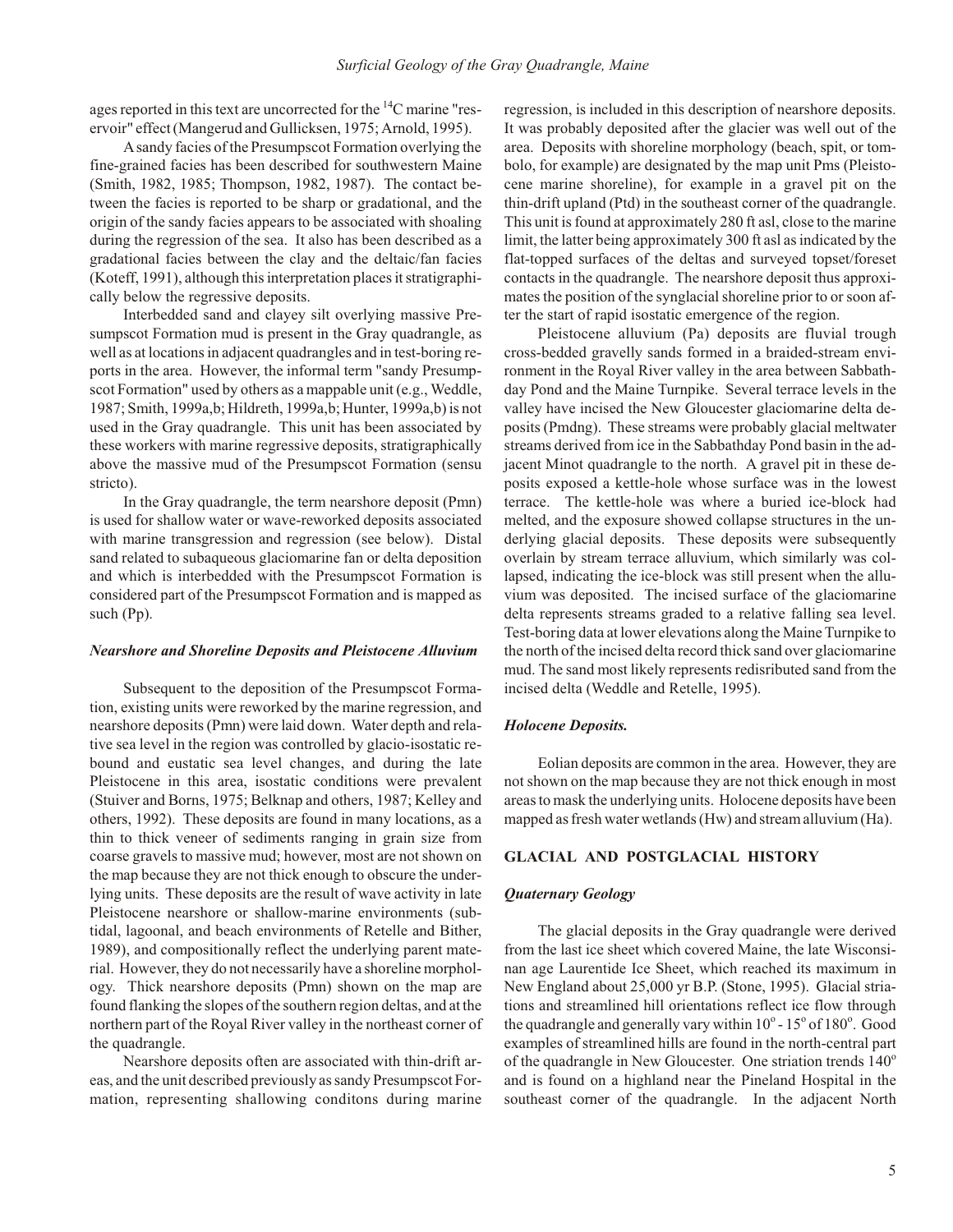Pownal quadrangle to the east (Marvinney, 1999a,b) and Raymond quadrangle to the west (Retelle,1997a,b), several upland striations trending near 140° are present. Although no relative age relationship of striations has been observed in the Gray quadrangle, in other nearby quadrangles where multiplestriation localities are found, southeast-trending striations are more commonly older than the south- and southwest-trending striations (Weddle, 1999a,b; 1997a; Maine Geological Survey, unpublished data).

Ice recession from the Gulf of Maine probably began sometime around 17,000 yr B.P. (Smith, 1985; Smith and Hunter, 1989). Radiocarbon dates in the immediate area provide minimum dates for the deglaciation of the region (Stuiver and Borns, 1975; Smith, 1985). A previously reported age of 14,045  $\pm$  95 yr B.P. (Weddle, 1999a,b) from a *Portlandia arctica* shell in glaciomarine deposits in Freeport was reanalysed because its  $^{13}$ C/<sup>12</sup>C value (-9.1  $^{0}$ /<sub>00</sub>) is well beyond the suggested mean  $13^1C^{12}C$  value for marine carbonate ( $0 \pm 2 \degree/_{00}$ ; CALIB 4.0 Manual, Table 1; http://www.radiocarbon.org/). A new age estimate on another *Portlandia* from the same deposits is  $13,000 \pm 55$  yr B.P. (OS-18899;  ${}^{13}C/{}^{12}C$  -1.15 ${}^{0}/_{00}$ ). However, an age analysis on *Mytilus edulis* shells found in mud overlain by nearshore deposits in Phippsburg  $(13,600 \pm 380 \text{ yr B.P.}$  [GX-21931; Weddle and Retelle, 1998]) provides a minimal date for deglaciation in the Casco Bay region. Deglaciation probably occurred several hundred years earlier, most likely closer to 14,000 radiocarbon years B.P.

During the retreat of the glacier, the ocean was in contact with the ice margin. Pleistocene sea level at the time of deglaciation in the study area was approximately 300 feet above modern sea level (Thompson and others, 1989). The shoreline deposit (Pms) south of the Pineland Hospital represents this high synglacial sea-level stand, as do the delta surfaces in the quadrangle. As the ice margin passed through the Gray quadrangle, all the present-day land below about 300 feet asl was completely submerged. The areas above 300 feet asl in the quadrangle were islands and those areas just below that elevation were shoals. The tidal range in the Gulf of Maine during this time was less than a meter (Scott and Greenburg, 1983).

The distribution and orientation of ice-marginal submarine and deltaic deposits also reflects the flow of ice indicated by the striation direction data. The moraines and glaciomarine deposits occur along a trend nearly perpendicular to the striation directions and indicate that the glacier with drew from the modern coastal zone and progressively retreated inland as a nearly eastwest trending, active ice sheet grounded in a glaciomarine environment. The deposits are regularly younger from south to north, reflecting the systematic retreat of the ice in the quadrangle. The correlations and approximate age of the deposits are schematically represented on Figure 2.

As the ice retreated, it was pinned on bedrock highlands and was grounded in the intervening low areas as evidenced by the shape and location of the moraines and ice-marginal positions. At the ice-marginal positions, end moraines and fans comprised of subaqueous outwash represent deposition by icetunnel or stream discharge, or by ice-push at the margin (Ashley and others, 1991). With reasonable correlation, these deposits can be used to reconstruct the orientation and relative position of the ice margin in time during deglaciation. These land forms reflect the shape of the ice margin during deglaciation, which appears to have been slightly lobate down valley.

The ice-marginal positions inferred on the map are found in the low lands of the Royal River and Libby Brook. These two ar eas are separated by central highlands and bordered by highlands to the east and west. The oldest ice-margin positions identified are associated with the deltas formed along a retreating ice margin pinned by Colley Hill and by uplands to its east and west in the south-central part of the quadrangle. Subsurface test-boring data from the McKin Superfund site describes coarse-grained deposits at depth in the Royal River valley (unpublished reports, Maine Department of Environmental Protection; personal communication, Janet Stone, U.S. Geological Survey). These deposits most likely represent glaciomarine fan deposits formed at about the same time as the East Gray delta.

The most southern delta, the Gray Meadow delta, may have formed when the ice margin was at the most southerly position shown in the East Gray area. It is unclear where the ice margin for the Gray Meadow delta was located because the surface of the delta has been reworked and strongly incised by younger fluvial deposits and no ice-contact deposits were observed in exposures in the Gray Meadow delta. It may be that it formed when the ice margin was at the next northerly position, shown along the southern end of the great kettlehole in the East Gray delta. However, because of the extensive coarse-grained material in the subsurface found in the Royal River valley to the east, the Gray Meadow delta is thought to have formed at a slightly ear lier time than the main body of the East Gray delta.

As described previously, the East Gray delta was formed as the ice margin was pinned along Colley Hill and constructed by multiple meltwater sources, including a glacial meltwater drainage system in the Royal River valley represented by the submarine out wash fans in the valley, and from a source best represented by the extensive channels in the coarse glaciofluvial fan sediment on the east side of Colley Hill, as well as the alluvial gravel itself. Dip direction in uncollapsed foreset beds in the delta have an average southwesterly trend of 204°. However, meltwater channels on the surface of the delta trend easterly, and photographs of excavations of the McKin site show foreset beds with apparent eastward dip.

The Gray village delta on the west side of Colley Hill formed at about the same time as the East Gray delta. Meltwater channels on the west side of the hill mark ice-marginal positions. The channels on the hill extend onto the surface of the delta, reflecting the approximate positions of the ice margin as it retreated northward. Similarly, the Libby Hill delta on the east side of Libby Hill formed as the ice margin in the Libby Brook valley retreated, its positions marked by kettleholes on the surface of the delta. Although the ice margins shown on the map in the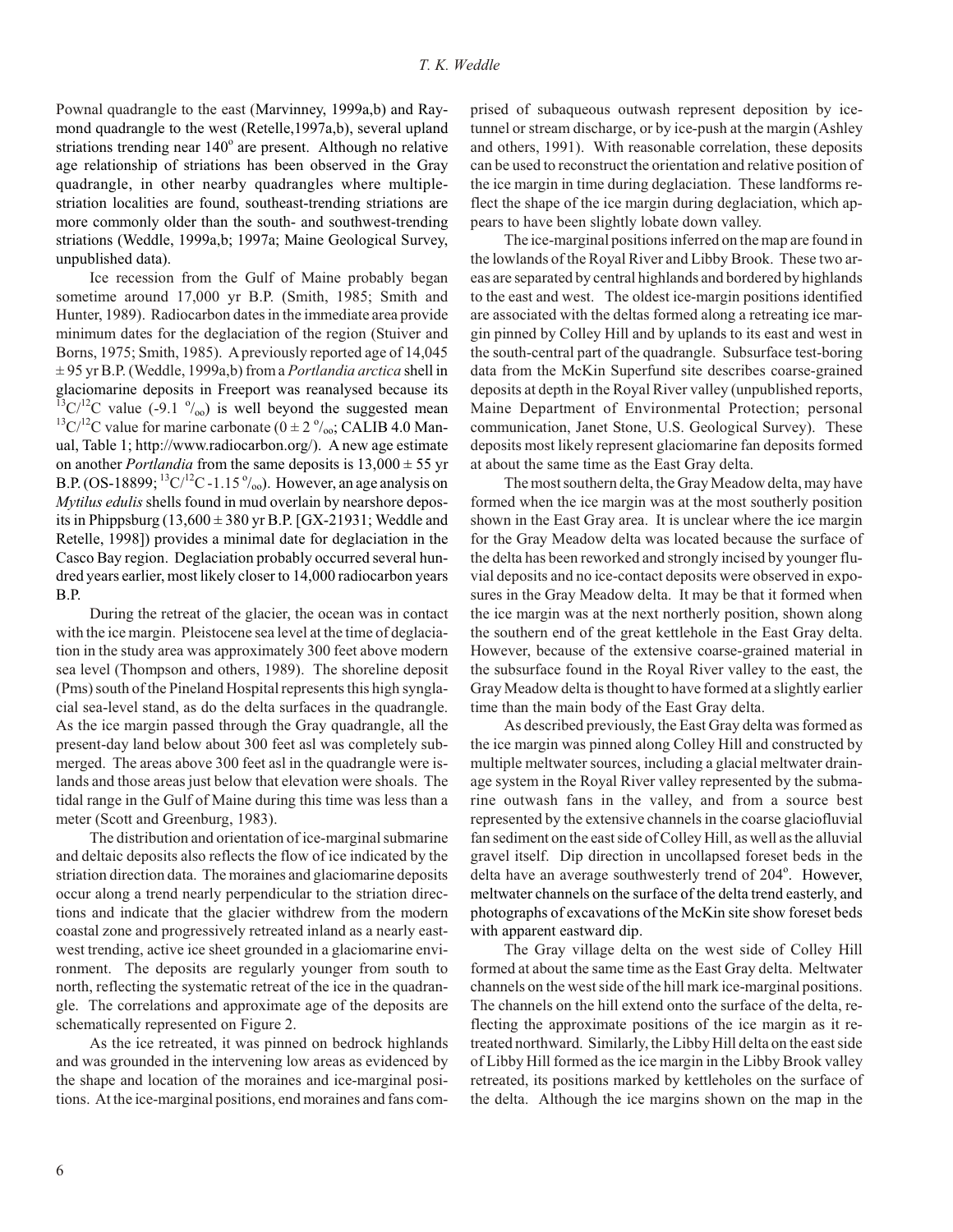

Figure 2. Schematic chart showing correlation of geologic units in the Gray 7.5' quadrangle. End moraine (Pem), delta (Pmd), and marine fan (Pmf) units are read from left to right and bottom to top, corresponding to west to east and south to north, respectively, on the surficial geology map. Age estimates are in uncorrected radiocarbon years. Time scale not linear; time constraints on units uncertain.

Royal River and Libby Brook valleys are not correlated with one another, it is clear by the form of the inferred-margin lines that a slightly lobate margin was present in the low lands. Also, the lobate margin is represented in the low area north of Colley Hill by the trend of moraines and ice-marginal positions associated with the Libby Brook submarine outwash fans and the ice-marginal positions south of Crystal Lake.

An ice-marginal position north of Crystal Lake supplied sediment to the Crystal Lake delta (Pmdcl) and the associated ice-contact deposits and glacial alluvial fan at the north end of the lake. Submarine outwash fans in the Royal River valley near Intervale, east of the streamlined hill uplands in New Gloucester, may be associated with the Crystal Lake ice margin.

North of this series of margins, the next ice-marginal position is the ice-contact head of the Sabbathday Pond delta (Pmdsp), at the southern end of Sabbath day Pond. The Sabbathday Pond delta is the largest delta in the quadrangle, covering approximately 6 sq mi of land surface area. Meltwater from the ice margin in the Sabbathday Pond area continued to supply sediment to this delta for a relatively long period of time to create a delta of this size. The drainage basin of Sabbathday Pond is small, hence the meltwater source had to be present in the basin to build the delta. Although a large block of ice occupied Sabbathday Pond after the ice margin had retreated to the north, and could have been partly responsible for the meltwater, it would require much more water (via a tunnel) to deliver all the sediment of the Sabbathday Pond delta. The next delta to the north, the New Gloucester delta (Pmdng) was formed by meltwater deposits originating north of Sabbathday Pond in the adjacent Minot quadrangle, but still in the drainage basin. This delta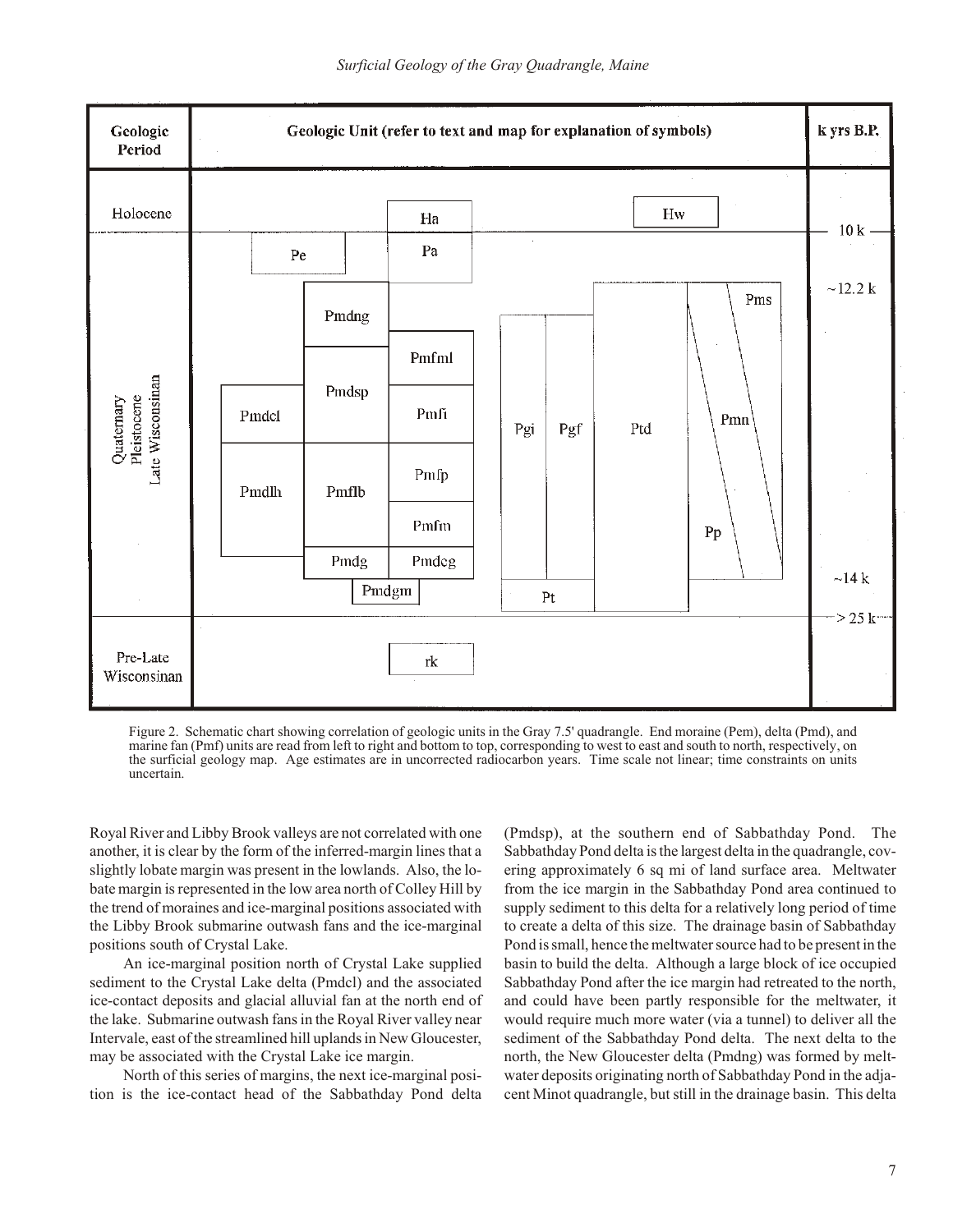and adjacent ice-contact deposits are deeply incised by meltwater channels in which the Royal River now flows. The meltwater channels attest to the nearby glacial source within the basin to form the deltas and the meltwater channels.

Just south of Snows Hill, a kettle pond called the Sinkhole is located on the surface of the Sabbathday Pond delta. Davis and Jacobson (1985) report a radiocarbon age estimate from a core taken from the kettle pond  $(12,710 \pm 125; SI-4567)$ , as well as a similar age from Poland Spring Pond, another kettle pond to the north on the adjacent Minot quadrangle  $(12,860 \pm 325; S1$ 4656). Although these are bulk-sediment age analyses, they are close in age compared with other radiocarbon age analyses in the region. A marine shell from an ice-marginal glaciomarine delta in Lewiston just to the northeast provided an AMS-radiocarbon age  $12,980 \pm 85$  yr B.P. (Weddle and Retelle, 1995). It should be noted that because of the poor accuracy, bulk sediment age analysis has been questioned (Wohlfarth, 1996), and the marine reservoir correction associated with marine shells (Mangerud and Gullickson, 1975) is unknown for the Pleistocene Gulf of Maine. The age of the kettle pond cores may be older than the true age of the start of deposition of the core material because they may contain older redeposited organic material. Also, the core may contain organic remains from aquatic plants that derive their carbon from non-atmospheric sources, hence the reported age may be inaccurate. However, these age analyses are considered provisional values, tentatively supporting a time of deglaciation of the northern part of the Gray quadrangle sometime prior to 13,000 radiocarbon yr B.P.

The Presumpscot Formation (Pp) was deposited coevally with the ice-marginal deposits. These sediments settled out both near and beyond the margin of the ice and can be found interfingering with the fan sediments or as a blanket draping older deposits. Marine fossils in the Presumpscot Formation are found at several locations in the quadrangle, and some of these have yielded radiocarbon age-dates.

Local uplift due to isostatic rebound occurred during deglaciation and resulted in regression of the glacial sea. An uncorrected radiocarbon date of  $13,300 \pm 50$  yr B.P. on *Mytilus edulis* from nearshore deposits in a pit at approximately 200 feet  $(61 \text{ m})$  asl in the adjacent North Pownal quadrangle to the east records the earliest date for marine regression in the immediate area. During this relative fall of sea level, near shore and shoreline deposits were formed. Pleistocene nearshore deposits are found along glaciomarine delta flanks and fronts, as well as overlying glaciomarine mud over a considerable area in the quadrangle; and wave-cut terraces have been reported on the delta slopes (Crossen, 1984, 1991).

The timing of regression in the Gray quadrangle is not very well known. If as in the adjacent quadrangles, nearshore deposits were forming at approximately 200 ft asl about 13,300 radiocarbon yr B.P., and had fallen to about 150 ft by approximately 12,800 (Weddle and Retelle, 1995, 1998), an estimate of relative sea-level fall in the region can be determined and is about 8.3 ft/ 100 yr  $(2.5 \text{ m} / 100 \text{ yr})$ . The lowest elevation in the Gray quadrangle is at approximately 90 ft, so based on the estimated emergence rate above and assuming a near steady relative sea-level fall, the marine regression would have been complete in the quadrangle by around 12,200 radiocarbon yr B.P. However, Weddle and Retelle (1995) present evidence for periods of relative still stands during the marine regression in the region, hence the above estimate of when marine regression in the quadrangle was complete is tentative.

As relative sea-level reached its lowest level around 10,500 radiocarbon yr B.P. well offshore of the modern coastline (Kelley and others, 1992; Barnhardt and others, 1995), present day drainage became established. Deep erosion in the glaciomarine mud, such as the gullies now found in the Royal River valley also formed during this time. Many of these gullies have downcut to bedrock, and most of the gullies are floored by wetland deposits; however, a thin veneer of Holocene alluvium (unmapped) is present along stretches in some valleys. Most gullies have steep sidewalls bounding a broad, flat-floored valley, in which streamflow during floods can be dramatic. Slumping and erosion of the gully sidewalls during floods is a modern process; however, most of the gully erosion probably occurred during late-glacial time prior to vegetation. After reaching its lowest level, sea level began to rise resulting in aggradation within river channels and drowning of the channels near the modern coast to form estuaries.

# **REFERENCES CITED**

- Arnold, L. D., 1995, Conventional radiocarbon dating, *in* Rutter, N. W., and Catto, N. R. (editors), Dating methods for Quaternary deposits: GEOtext 2, Geological Association of Canada, p. 107-123.
- Ashley, G. M., Boothroyd, J. C., and Borns, H. W., Jr., 1991, Sedimentology of late Pleistocene (Laurentide) deglacial-phase deposits, eastern Maine; an example of a temperate marine grounded ice-sheet margin, *in* Anderson, J. B., and Ashley, G. M. (editors), Glacial marine sedimentation; paleoclimatic significance: Geological Society of America, Special Paper 261, p. 107-125.
- Barnhardt, W. A., Gehrels, W. R., Belknap, D. F., and Kelley, J. T., 1995, Late Quaternary relative sea-level change in the western Gulf of Maine: evidence for a migrating glacial forebulge: Geology, v. 23, p. 317-320.
- Belknap, D. F., Anderson, B. G., Anderson, R. S., Anderson, W. A., Borns, H. W., Jr., Jacobson, G. W., Kelley, J. T., Shipp, R. C., Smith, D. C., Stuckenrath, R., Jr., Thompson, W. B., and Tyler, D. A., 1987, Late Quaternary sea-level changes in Maine, *in* Nummedal, D., Pilkey O. H., Jr., and Howard, J. D. (editors), Sea-level fluctuation and coastal evolution: Society of Economic Paleontologists and Mineralogists, Special Publication 41, p. 71-85.
- Bloom, A. L., 1960, Late Pleistocene changes of sea level in southwestern Maine: Maine Geological Survey, 143 p.
- Bloom, A. L., 1963, Late Pleistocene fluctuations of sea level and post-glacial crustal rebound in coastal Maine: American Journal of Science, v. 261, p. 862- 879.
- Creasy, J. W., and Robinson, A. C., 1997, Bedrock geology of the Gray 7.5minute quadrangle, Cumberland County, Maine: Maine Geological Survey, Open-File Report 97-3, 8 p., 1:24,000-scale map.
- Crossen, K. J., 1984, Glaciomarine deltas in southwestern Maine: formation and vertical movements: M.S. thesis, University of Maine, Orono, 121 p.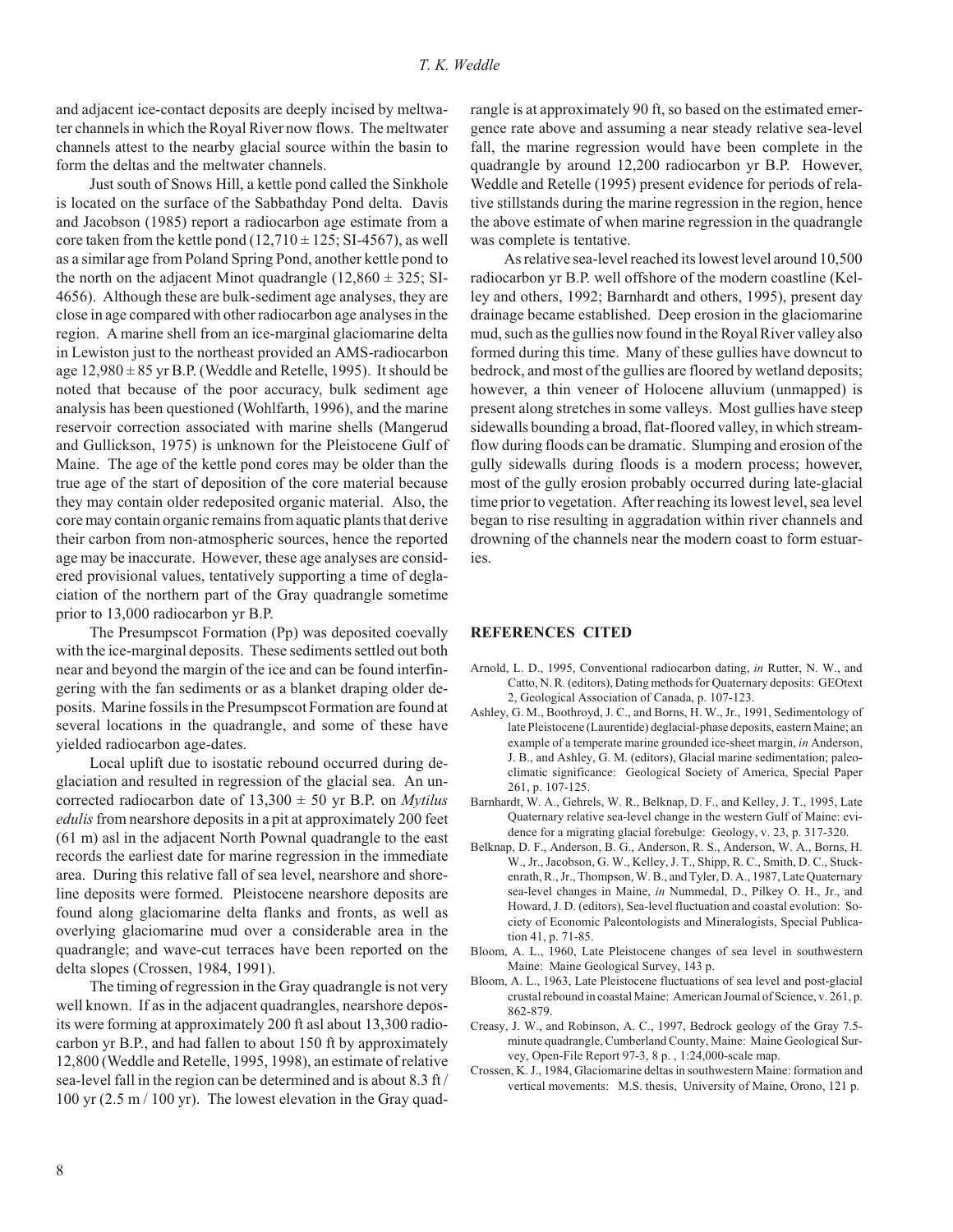- Crossen, K. J., 1991, Structural control of deposition by Pleistocene tidewater glaciers, Gulf of Maine, *in* Anderson, J. B., and Ashley, G. M. (editors), Glacial marine sedimentation: paleoclimatic significance: Geological Society of America, Special Paper 261, Boulder, Colorado, p. 127-135.
- Davis, R. B., and Jacobson, G. L., 1985, Late glacial and early Holocene landscapes in northern New England and adjacent areas of Canada: Quaternary Research, v. 23, p. 341-368.
- Gustavson, T. C., and Boothroyd, J. B., 1987, A depositional model for outwash, sediment sources, and hydrologic characteristics, Malaspina Glacier, Alaska: a modern analogue of the southeastern margin of the Laurentide Ice Sheet: Geological Society of America, Bulletin, v. 99, p. 187-200.
- Hedstrom, G., 1974, Soil survey of Cumberland County, Maine: U. S. Department of Agriculture, Soil Conservation Service, 94 p. and maps.
- Hildreth, C. T., 1999a, Surficial geology of the Biddeford quadrangle, Maine: Maine Geological Survey, Open-File Map 99-78.
- Hildreth, C. T., 1999b, Surficial geology of the Biddeford 7.5-minute quadrangle, York County, Maine: Maine Geological Survey, Open-File Report 99-109, 6 p.
- Hunter, L. E., 1999a, Surficial geology of the Bar Mills quadrangle, Maine: Maine Geological Survey, Open-File Map 99-77.
- Hunter, L. E., 1999b, Surficial geology of the Bar Mills 7.5-minute quadrangle, York County, Maine: Maine Geological Survey, Open-File Report 99-108, 9 p.
- Hussey, A. M., II, 1988, Lithotectonic stratigraphy, deformation, plutonism, and metamorphism, greater Casco Bay region, southwestern Maine, in Tucker, R. D., and Marvinney, R. G. (editors), Studies in Maine geology: Volume 1 - structure and stratigraphy: Maine Geological Survey, p. 17-34.
- Hussey, A. M., II, 1989, Geology of southwestern coastal Maine, *in* Anderson, W. A., and Borns, H. W., Jr. (editors), Neotectonics of Maine: studies in seismicity, crustal warping, and sea-level change: Maine Geological Survey, Bulletin 40, p. 25-42.
- Kelley, J. T., Dickson, S. M., Belknap, D. F., and Stuckenrath, R., Jr., 1992, Sealevel change and the introduction of late Quaternary sediment to the southern Maine inner continental shelf, in Fletcher, C. H., and Wehmiller, J. F. (editors), Quaternary coasts of the United States: marine and lacustrine systems: Society of Economic Paleontologists and Mineralogists, Special Publication No. 48, Tulsa, Oklahoma, p. 23-34.
- Koteff, C., 1991, Surficial geology of parts of the Rochester and Somersworth quadrangles, Strafford County, New Hampshire: U.S. Geological Survey, Map I-2265.
- Leavitt, H. W., and Perkins, E. H., 1935, Glacial geology of Maine, Vol. 2: Maine Technology Experiment Station, Bulletin, v. 30, Orono, Maine, 232 p.
- Lundqvist, J., 1981, Moraine morphology: Geografiska Annaler, v. 63A, nos. 3-4, p. 127- 138.
- Mangerud, J., and Gullickson, S., 1975, Apparent radiocarbon ages of recent marine shells from Norway, Spitzbergen and Arctic Canada: Quaternary Research, v. 5, p. 263-273.
- Marvinney, C. L., 1999a, Surficial geology of the North Pownal quadrangle, Maine: Maine Geological Survey, Open-File Map 99-93.
- Marvinney, C. L., 1999b, Surficial geology of the North Pownal 7.5-minute quadrangle, Androscoggin and Cumberland Counties, Maine: Maine Geological Survey, Open-File Report 99-124, 7 p.
- McEwen, B. G., 1970, Soil survey of Androscoggin and Sagadahoc Counties, Maine: U. S. Department of Agriculture, Soil Conservation Service, 83 p. and maps.
- Prescott, G. C., Jr., 1979, Royal, upper Presumpscot, and upper Saco River basins, Maine: U. S. Geological Survey, Maine hydrologic-data report No.10, Ground-Water Series, 53 p.
- Prescott, G. C., Jr., 1980, Ground-water favorability areas and surficial geology of the Royal, upper Presumpscot, and upper Saco river basins, Maine: U. S. Geological Survey, WRI 79-1287
- Retelle, M. J., 1997a, Surficial geology of the Raymond quadrangle, Maine: Maine Geological Survey, Open-File Map 97-57.
- Retelle, M. J., 1997b, Surficial geology of the Raymond 7.5-minute quadrangle, Cumberland County, Maine: Maine Geological Survey, Open-File Report 97-72, 8 p.
- Retelle, M. J., and Bither, K. M., 1989, Late Wisconsinan glacial and glaciomarine sedimentary facies in the lower Androscoggin River valley, Topsham, Maine, in Tucker, R. D., and Marvinney, R. G. (editors), Studies in Maine Geology: Volume 6 - Quaternary geology: Maine Geological Survey, p. 33-51.
- Scott, D. B., and Greenburg, D. A., 1983, Relative sea-level rise and tidal development in the Fundy tidal system: Canadian Journal of Earth Science, v. 20, p. 1554-1564.
- Smith, G. W., 1982, End moraines and the pattern of last ice retreat from central and south coastal Maine, in Larson, G. J., and Stone, B. D. (editors), Late Wisconsinan glaciation of New England: Kendall/Hunt Publishing Co., Dubuque, Iowa, p. 195-210.
- Smith, G. W., 1985, Chronology of Late Wisconsinan deglaciation of coastal Maine, in Borns, H. W., Jr., LaSalle, P., and Thompson, W. B. (editors), Late Pleistocene history of northeastern New England and adjacent Quebec: Geological Society of America, Special Paper 197, p. 29-44.
- Smith, G. W., 1999a, Surficial geology of the Portsmouth quadrangle, Maine: Maine Geological Survey, Open-File Map 99-96.
- Smith, G. W., 1999b, Surficial geology of the Portsmouth 7.5-minute quadrangle, York County, Maine: Maine Geological Survey, Open-File Report 99-96, 5 p.
- Smith, G. W., and Hunter, L. E., 1989, Late Wisconsinan deglaciation of coastal Maine, *in* Tucker, R. D., and Marvinney, R. G. (editors), Studies in Maine Geology: Volume 6 - Quaternary geology: Maine Geological Survey, p. 13-32.
- Stone, G. H., 1899, The glacial gravels of Maine and their associated deposits: U.S. Geological Survey, Monograph 34, 499 p.
- Stone, B. D., 1995, Progress toward higher resolution of the Late Wisconsinan glaciation sidereal chronology of the New England region, 30 to 13 ka: Geological Society of America, Abstracts with Program, v. 26, no. 3, p. 84.
- Stuiver, M., and Borns, H. W., Jr., 1975, Late Quaternary marine invasion in Maine; its chronology and associated crustal movement: Geological Society of America, Bulletin, v. 86, p. 99-104.
- Sugden, D. E., and John, B. S., 1988, Glaciers and landscape, a geomorphological approach: Edward Arnold, London, 376 p.
- Tepper, D. H., Williams, J. S., Tolman, A. L., and Prescott, G. C., 1985, Hydrogeology and water quality of significant sand and gravel aquifers in parts of Androscoggin, Cumberland, Franklin, Kennebec, Lincoln, Oxford, Sagadahoc, and Somerset Counties, Maine: Maine Geological Survey Open-File Report 85-82a, 106 p.
- Thompson, W. B., 1976, Reconnaissance surficial geology of the Gray quadrangle, Maine: Maine Geological Survey, Open-File Map 76-45, scale 1:62,500.
- Thompson, W. B., 1982, Recession of the late Wisconsinan ice sheet in coastal Maine, *in* Larson, G. J. and Stone, B. D. (editors), Late Wisconsinan glaciation of New England: Kendall/Hunt Publishing Co., Dubuque, Iowa, p. 211-228.
- Thompson, W. B., 1987, The Presumpscot Formation in southwestern Maine, in Andrews, D. W., Thompson, W. B., Sanford, T. C., and Novak, I. D. (editors), Geologic and geotechnical characteristics of the Presumpscot Formation, Maine's glaciomarine "clay": unpublished conference proceedings, March 20, 1987, at University of Maine, Augusta: Maine Geological Survey, 22 p. (each paper paginated separately).
- Thompson, W. B., and Borns, H. W., Jr., 1985a, Till stratigraphy and late Wisconsinan deglaciation of southern Maine: Geographie physique et Quaternaire, v. 39, no. 2, p. 199-214.
- Thompson, W. B., and Borns, H. W., Jr., 1985b, Surficial Geologic Map of Maine: Maine Geological Survey, scale 1:500,000.
- Thompson, W. B., Crossen, K. J., Borns, H. W., Jr., and Andersen, B. G., 1989, Glaciomarine deltas of Maine and their relation to late Pleistocene-Holocene crustal movements, *in* Anderson, W. A., and Borns, H. W., Jr. (editors), Neotectonics of Maine: studies in seismicity, crustal warping, and sea-level change: Maine Geological Survey, Bulletin 40, p. 43-67.